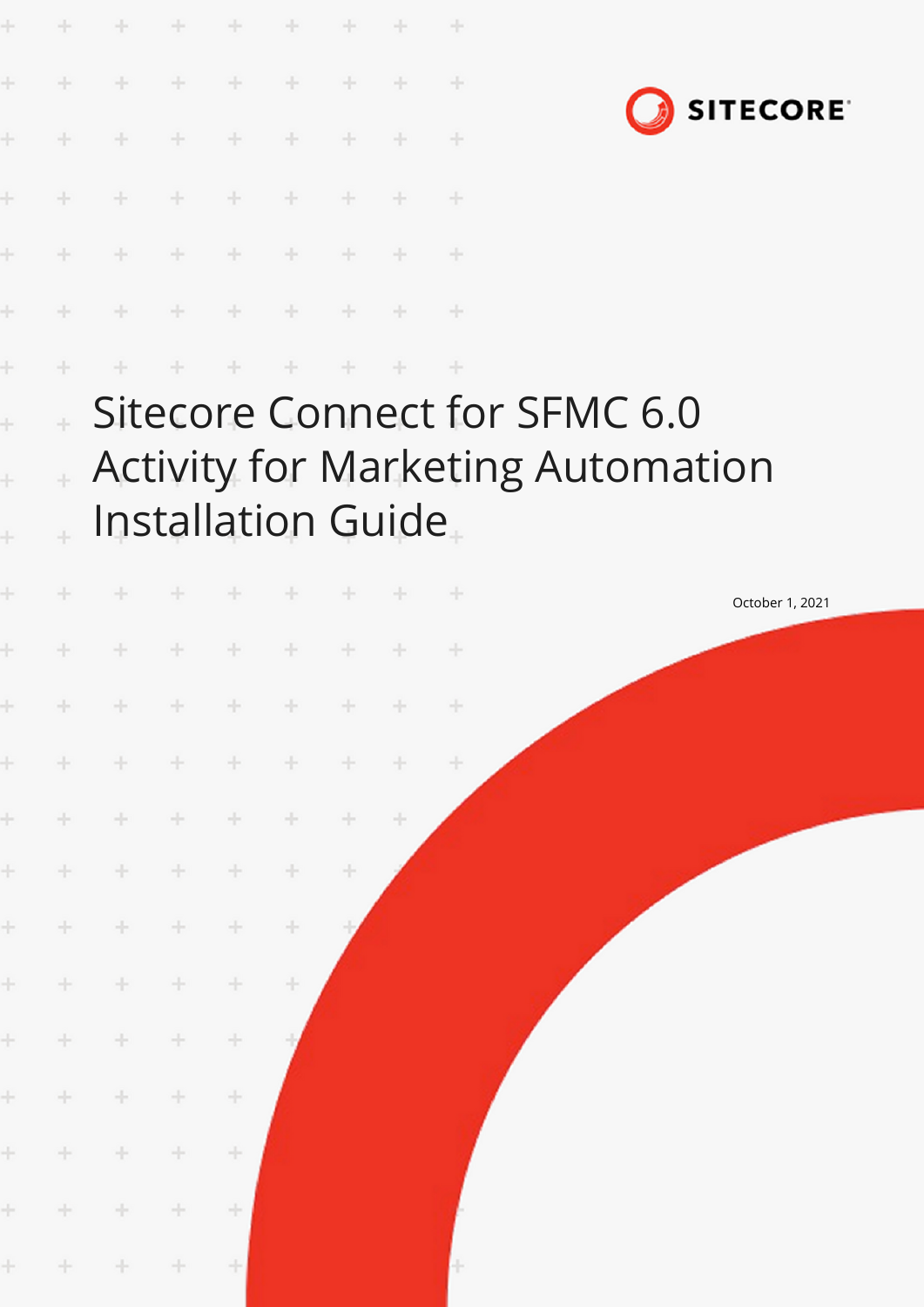

# **Table of Contents**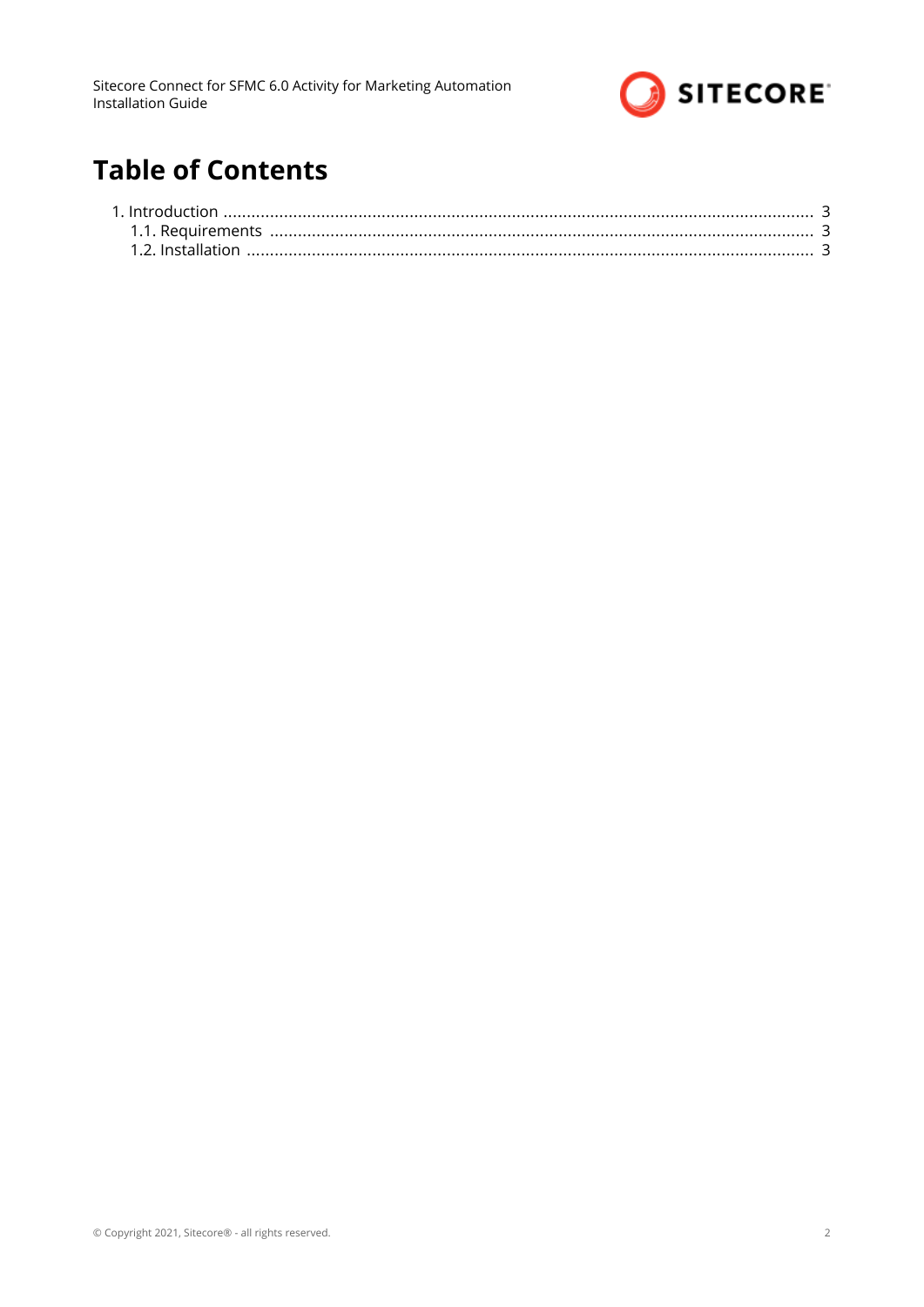

## <span id="page-2-0"></span>**1. Introduction**

The Salesforce Marketing Cloud (SFMC) Activity for Marketing Automation (MA) enables you to synchronize xConnect contact details to SFMC using Marketing Automation campaigns.

It can synchronize the contacts from Sitecore to SFMC Centralized Data Extension. It can also trigger SFMC Journey Builder API events.

### **1.1. Requirements**

You must install this product on a Sitecore Content Management (CM) server.

You must install the following packages in sequence before you install SFMC for MA:

- Sitecore Experience Platform 10.1.
- Data Exchange Framework (DEF) 6.0.0.
- DEF Activity Plugin for Marketing Automation 6.0.0.
- Sitecore Connect for Salesforce Marketing Cloud Behavioral Data Exchange 6.0.0
- DEF Tenant Web Service 6.0. You must deploy this service as a separate IIS site.

#### **1.2. Installation**

To install the Salesforce Marketing Cloud (SFMC) Activity for Marketing Automation (MA):

- 1. Download the **Sitecore Connect for Salesforce Marketing Cloud BDE Plugin for Tenant Service 6.0.0.scwdp.zip** package.
- 2. Deploy the package on top of the Tenant Service server.
- 3. Verify that the  $\t{t}$  service>\bin folder contains all the DLL files from the package.
- 4. Download **Sitecore Connect for Salesforce Marketing Cloud BDE Action Plugin for Marketing Automation 6.0.0.scwdp.zip** package.
- 5. Deploy the package on top of the xConnect Marketing Automation Service.

To check that you have installed the SFMC Activity for MA succesfully:

1. On your Marketing Automation Service, verify that the <Marketing Automation Service> \AppData\Config\sitecore\MarketingAutomation folder contains the configuration file.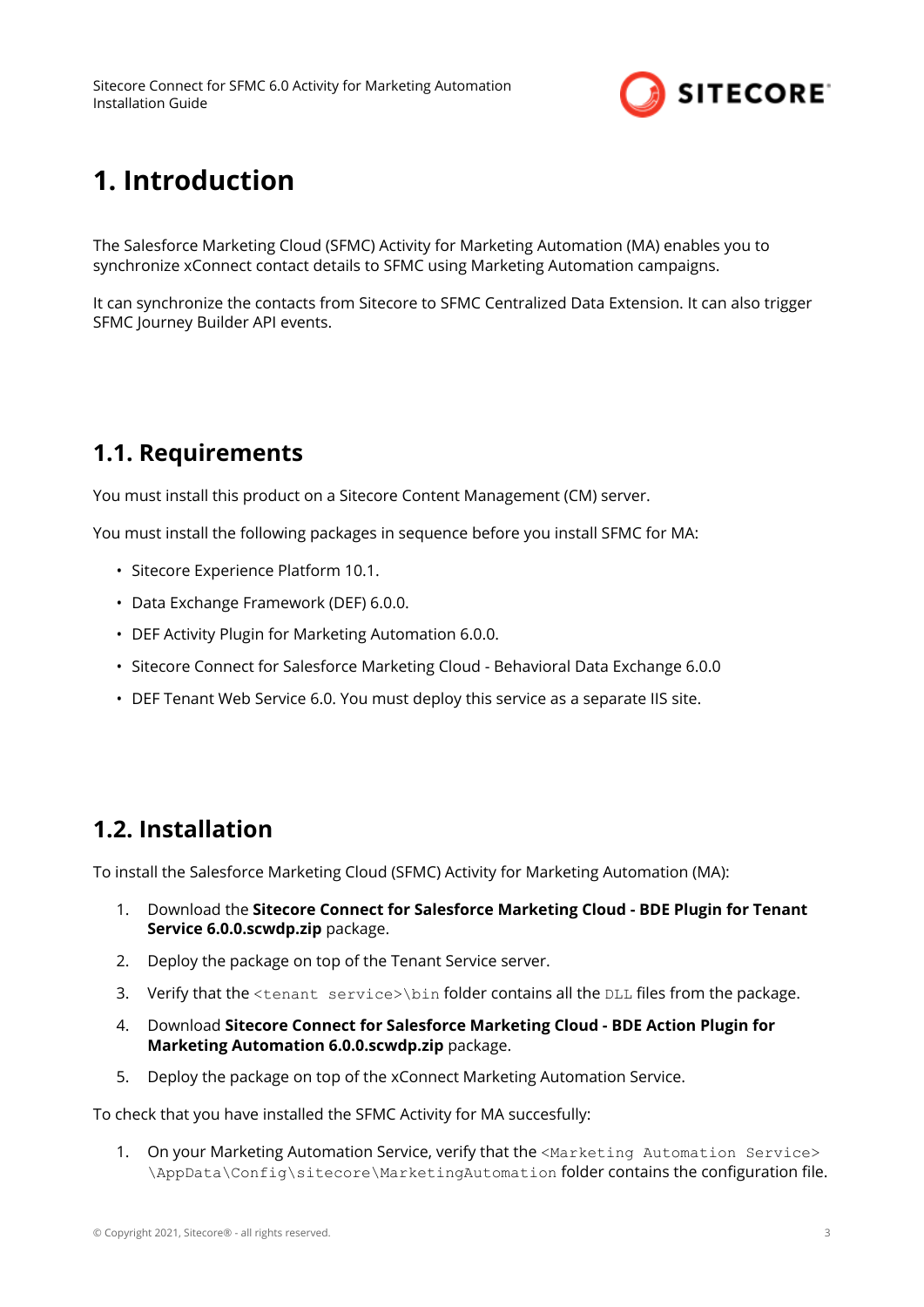

#### **NOTE**

<Marketing Automation Service> is where the AutomationEngine folder is on your MA installation. The placement of that folder depends on your type of installation.

2. On your Marketing Automation Service, verify that the <Marketing Automation Service> folder contains all the  $DLL$  files from the package.